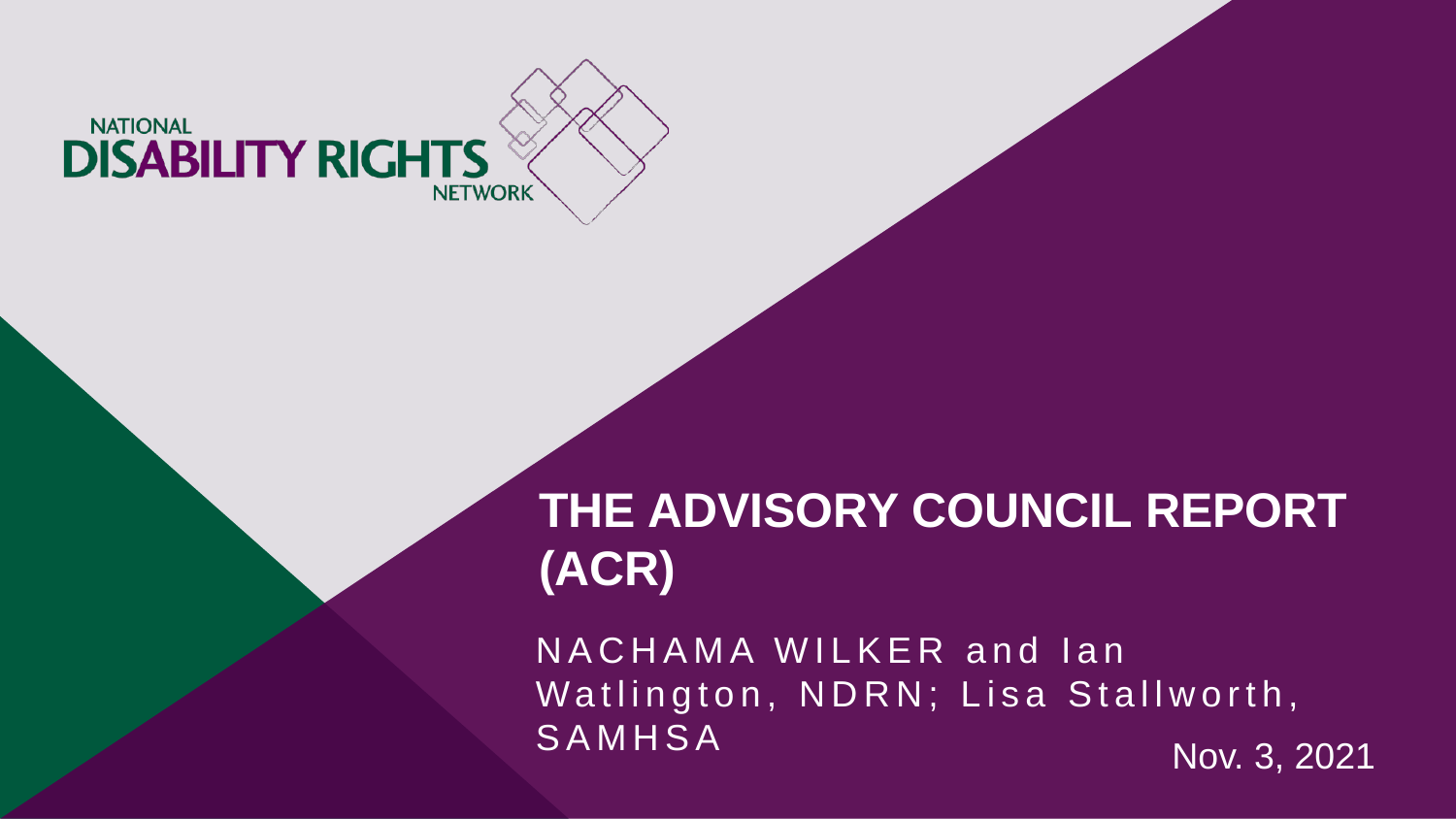# **GOALS & OBJECTIVES**

By the end of this webinar, you should be able to:

- Explain the requirements and purpose of Advisory Council Report (ACR)
- Be familiar with the steps involved in completing the ACR
- Recognize the expectations for PAIMI AC and that of staff liaison with regard to completing the ACR

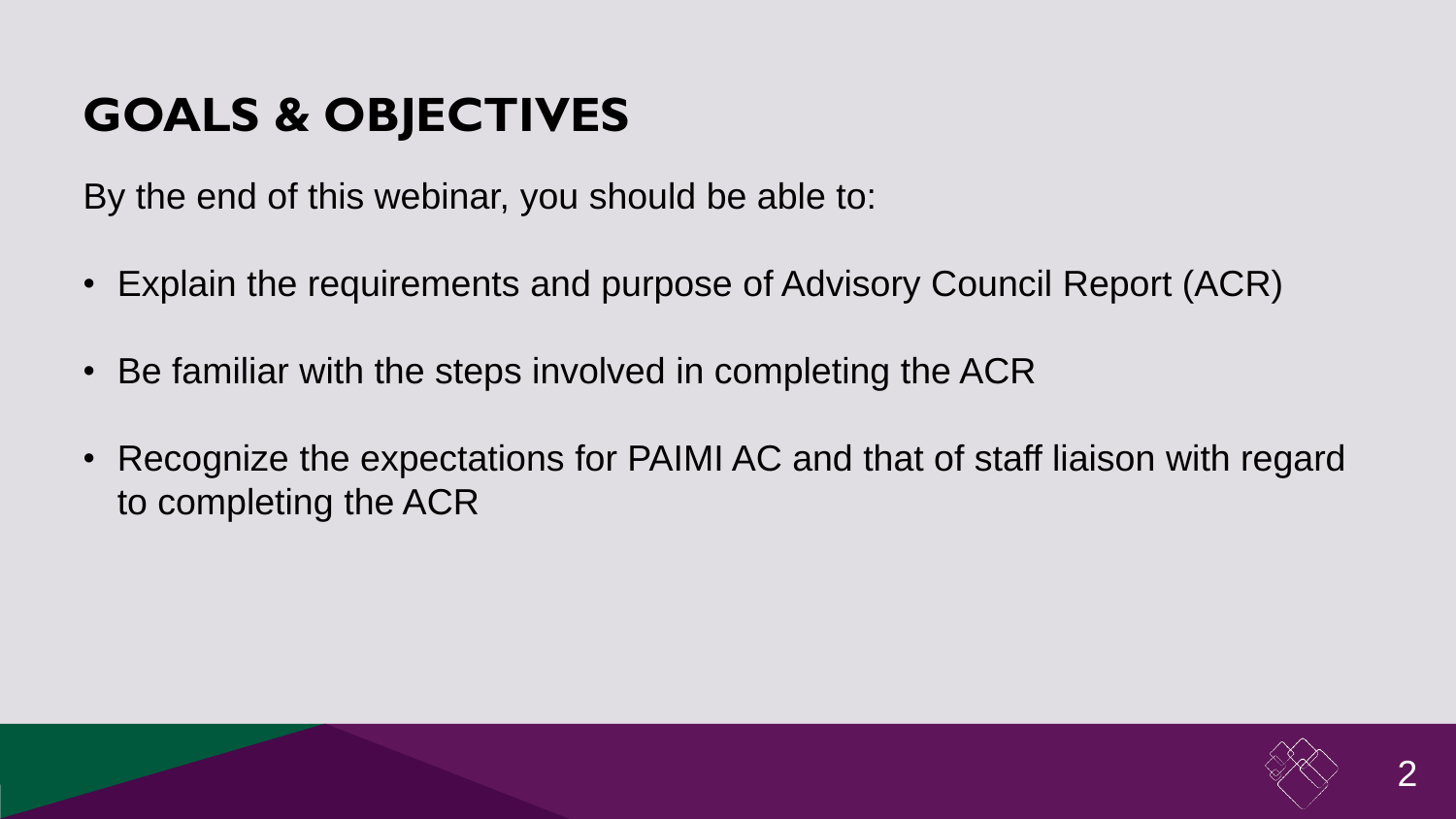#### ADVISORY COUNCIL REPORT (ACR) PURPOSE

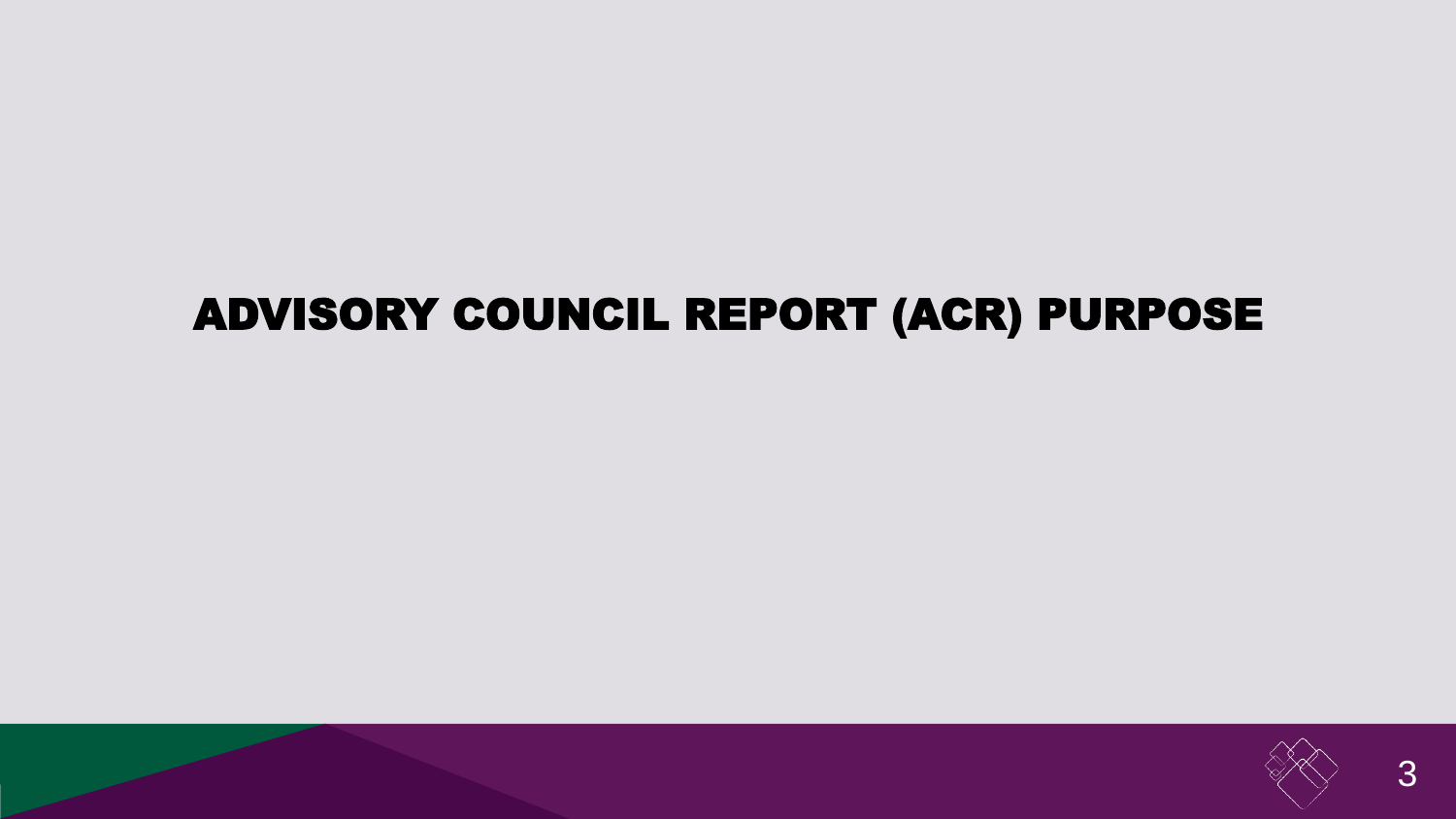# **STATUTORY REQUIREMENT 42 U.S.C. § 10805 (A) (7)**

- Prepare and transmit a report describing the activities, accomplishments, and expenditures of the system during the most recently completed fiscal year,
- Include a section prepared by the advisory council that describes the activities of the council and its assessment of the operations of the system;

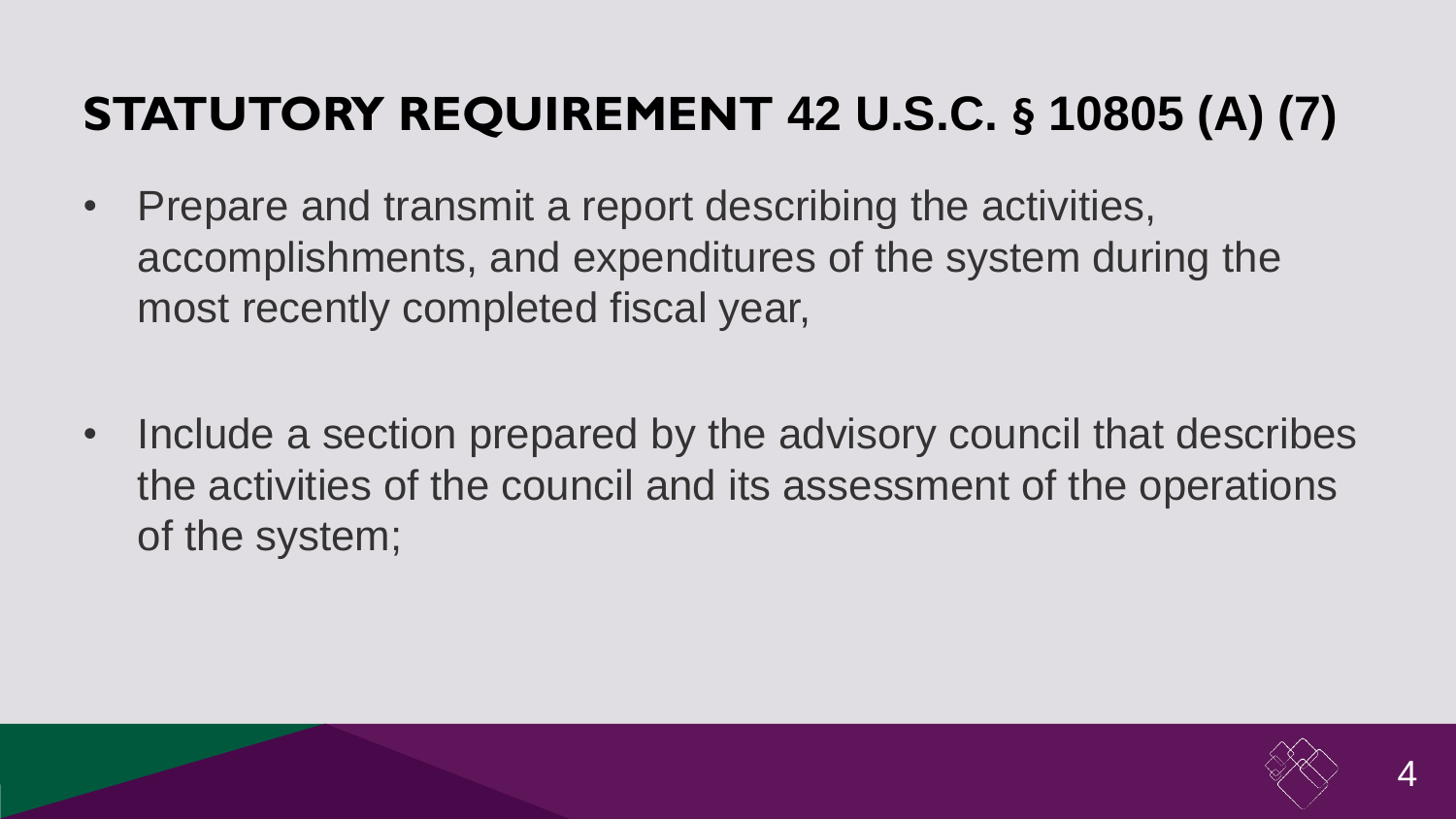# **FEDERAL COMPLIANCE AND REPORTING**

- ACR part of the Program Performance Report (PPR)
- Accountability for use of federal funds to meet program mandates
- Formal communication mechanism with program offices
- Informs compliance monitoring
- Opportunity to explain unmet goals

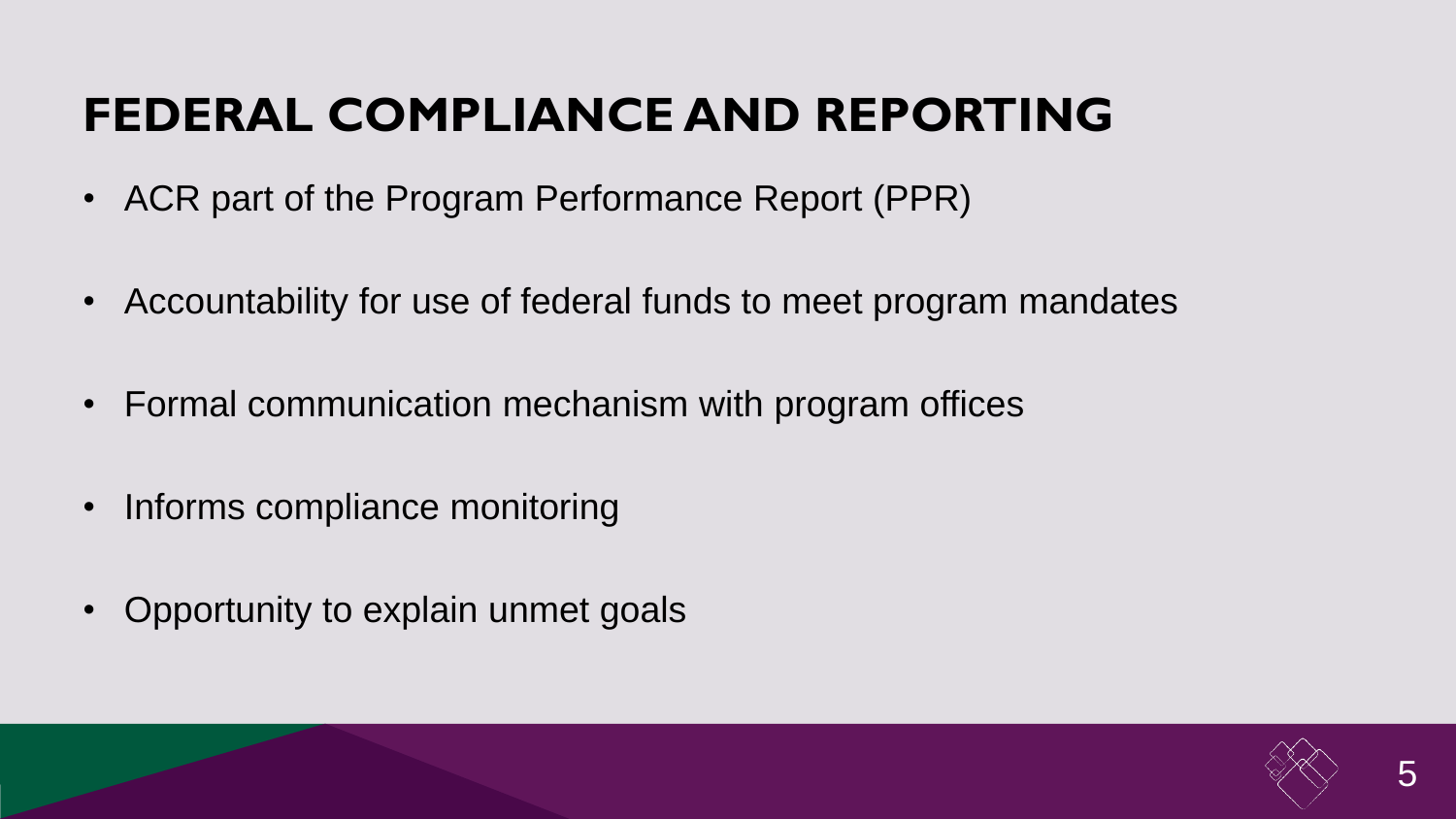## **BEYOND FEDERAL COMPLIANCE**

- Internal accountability tool esp. PAC PPR
- Diagnostic tool to examine local needs and activities
- Tell the story of the P&A, and in the case, the PAIMI Program's work

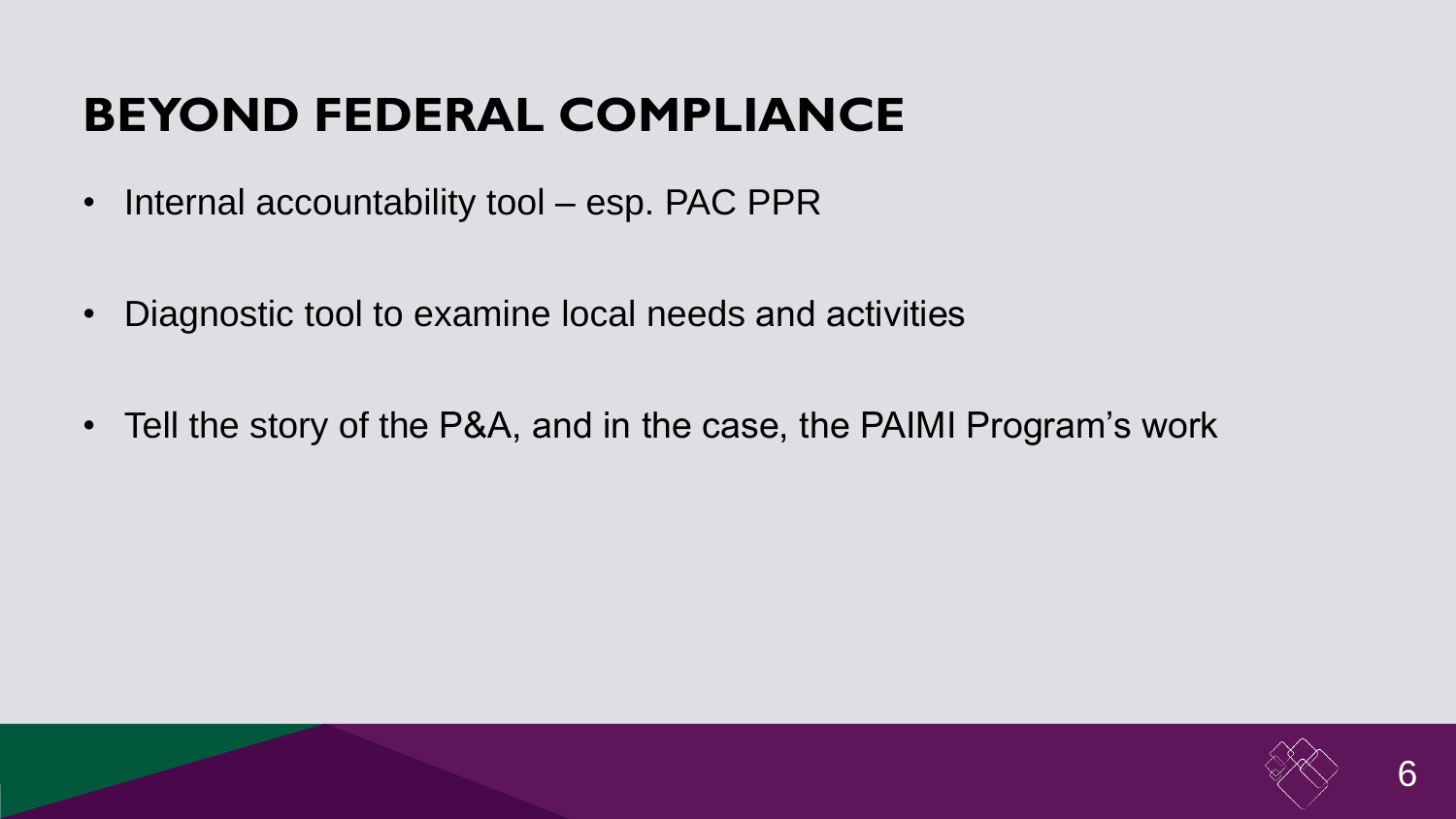## **PAIMI FUNDING OPPORTUNITY ANNOUNCEMENT**

Each P&A system shall establish an advisory council to:

- (1) provide independent advice and recommendations to the P&A system;
- (2) work jointly with the governing authority in the development of policies and the annual priorities (goals) and objectives; and
- (3) submit a section of the P&A system's annual report, as required under 42 CFR 51.8. The annual report should include the advisory council's independent assessment of the PAIMI Program administered by the P&A system.

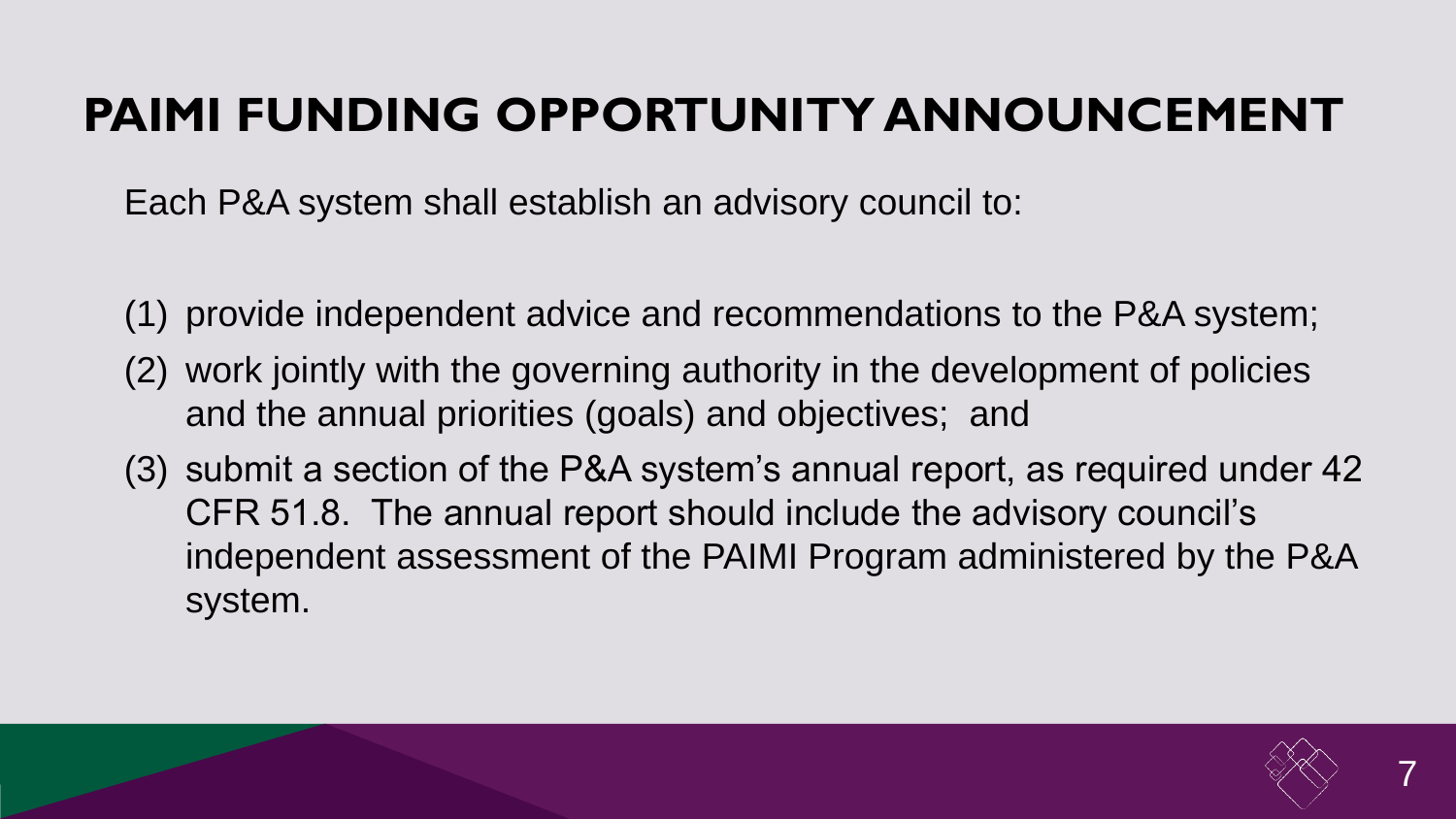## **ADVISORY COUNCIL REPORT § 51.8**

The ACR is the PAIMI Advisory's Council's (PAC) independent assessment of their protection and advocacy system's for the previous fiscal year.

The ACR must be prepared by the PAC and signed and dated by the PAC Chairperson.

Revised Language for FY 2021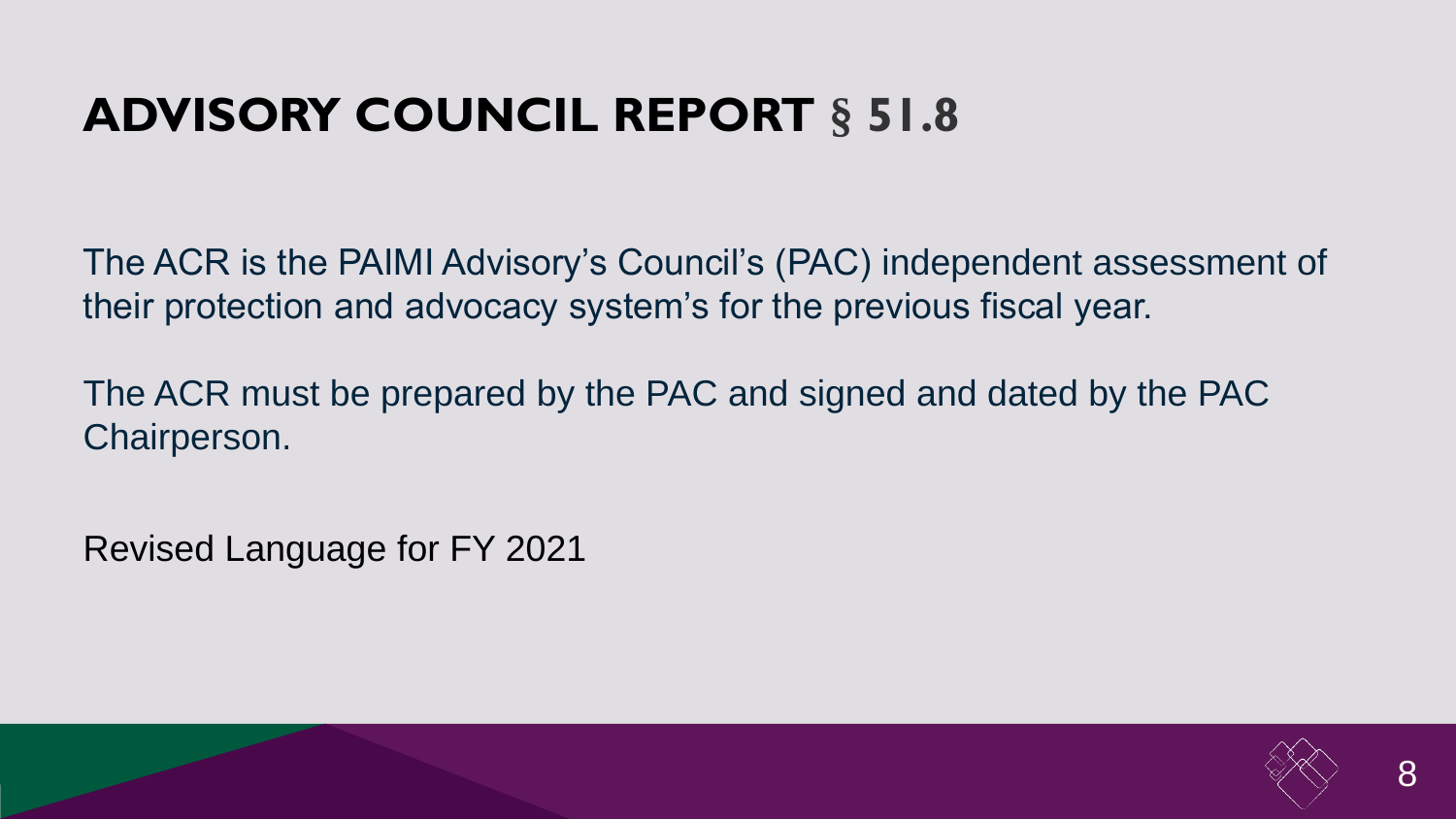## **KEY POINTS ABOUT ACR**

- The ACR is part of the PAIMI program general reporting process in the Program Performance Report known as the PPR
- The ACR is an opportunity for the Council to give its own, independent evaluation of the P&A PAIMI program
- The ACR is where the PAC can record its activities from the previous fiscal year

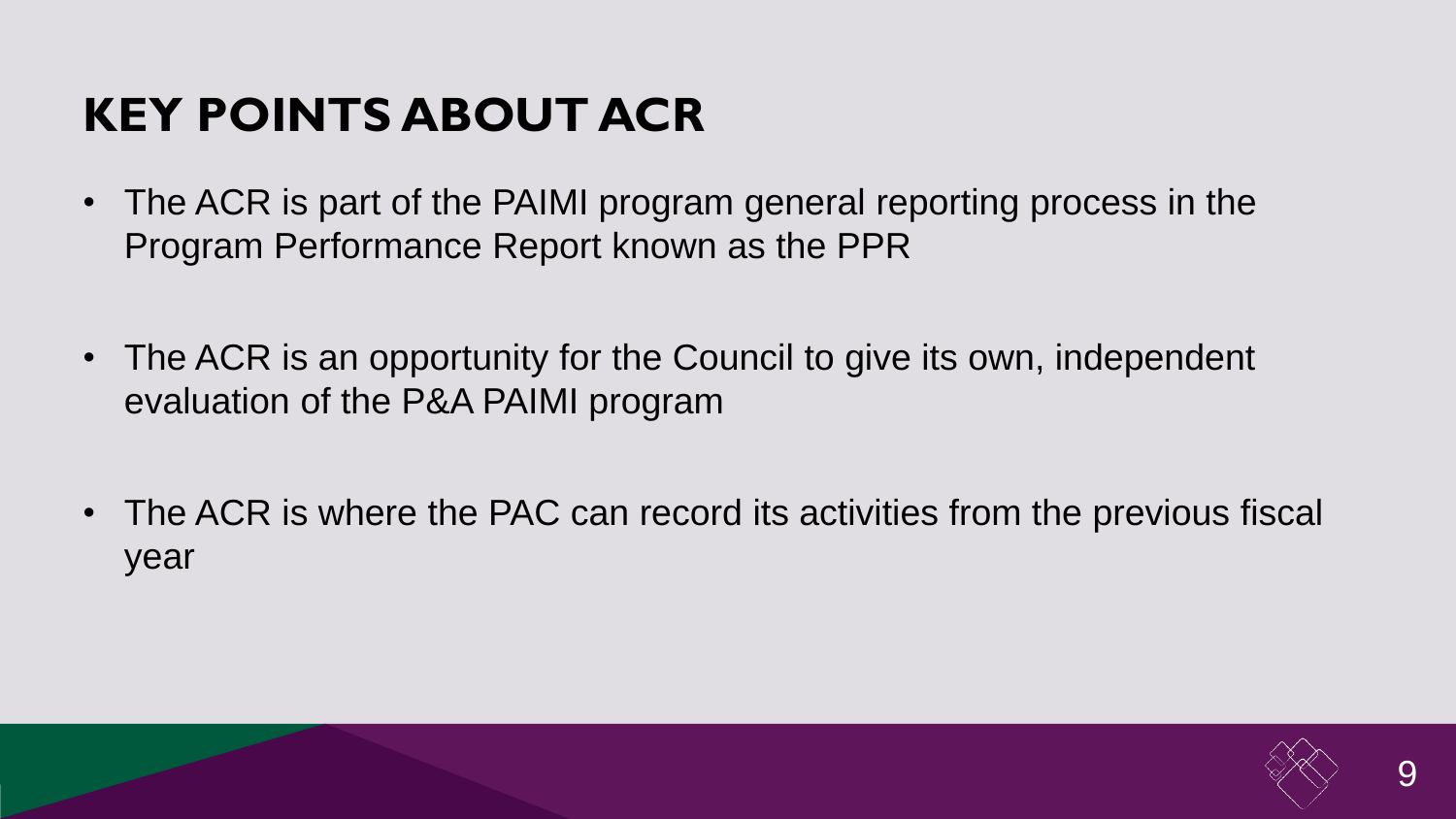#### **ROLES OF THE PAIMI STAFF AND PAC MEMBERS**

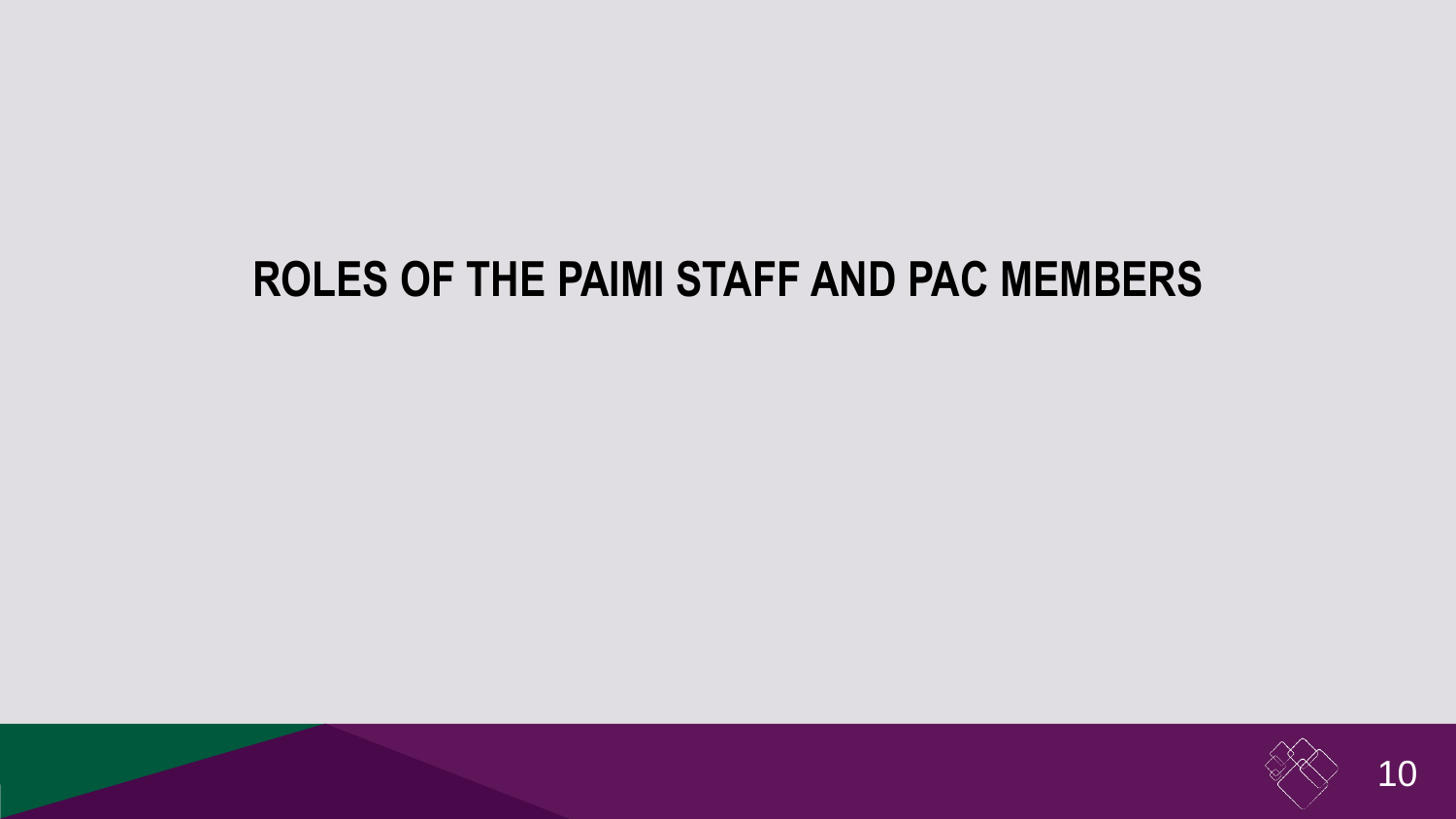## **ROLE OF THE PAC**

- Take the lead to analyze the data and provide your independent assessment of the PAIMI program activities of previous year.
- PAC is the driver of the analysis and what goes in the report. You prepare the report even if staff actually fills out the on-line forms.
- PAC's role in providing this analysis should be reflected in the minutes of the meeting.

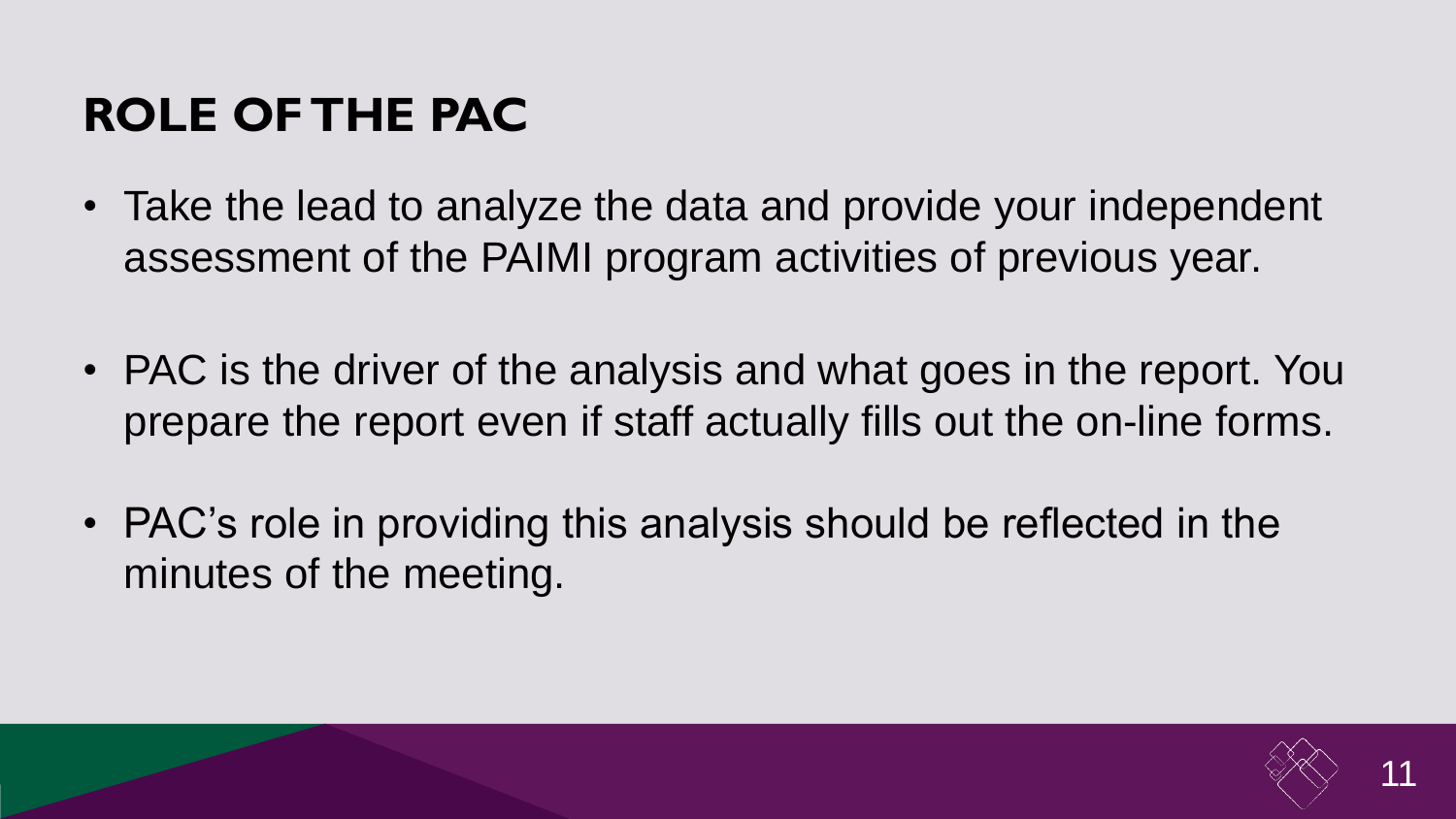## **ROLE OF PAC LIAISON**

- Provide support to the PAC's efforts to gather appropriate information in order to do the evaluation and complete the ACR form.
- Provide data and information about what the program did
- Staff the meeting and may take minutes.
- Write up PAC input and analysis and give it to PAC to review playing a clearly support role

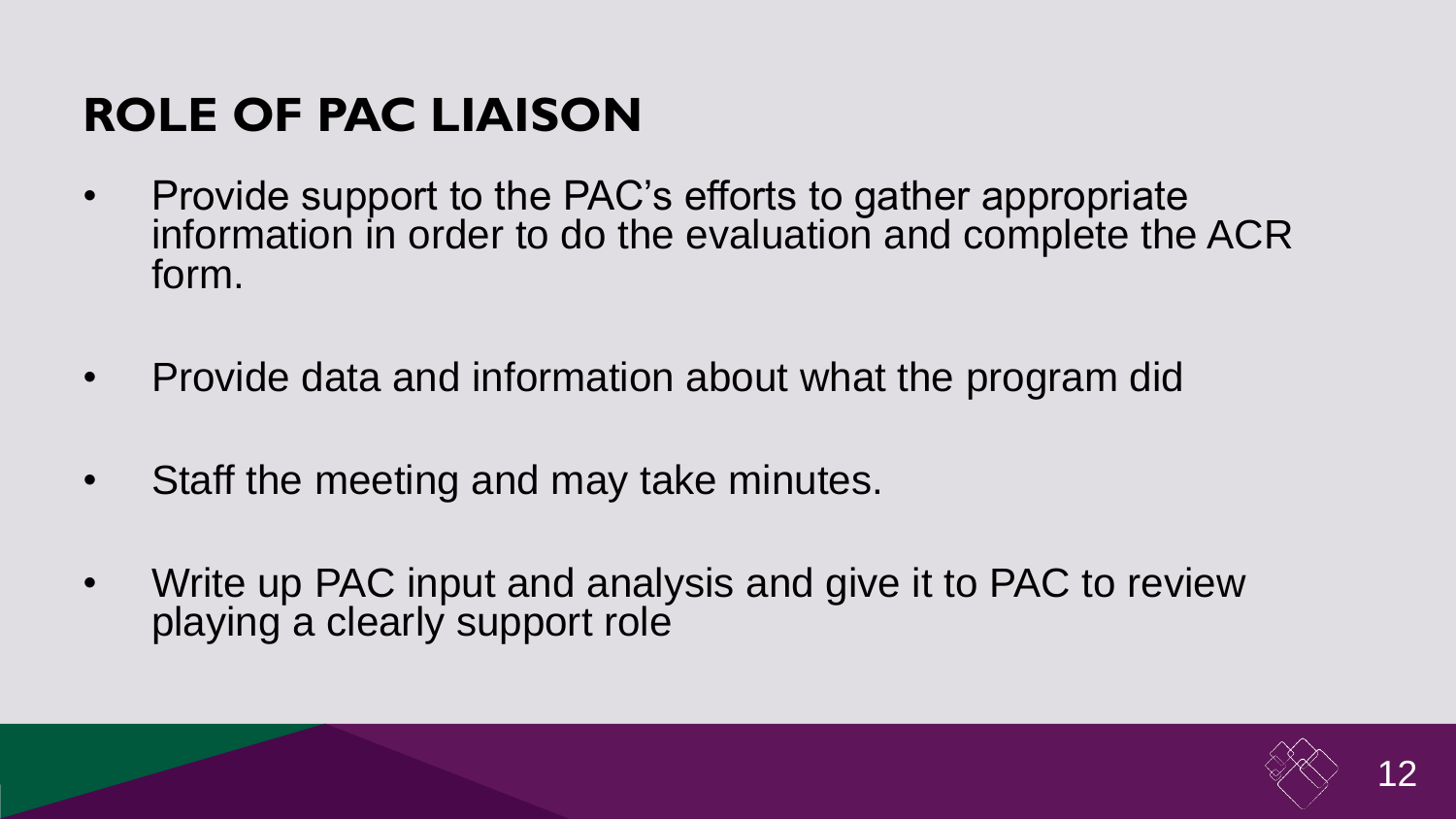#### **ACR SECTIONS**

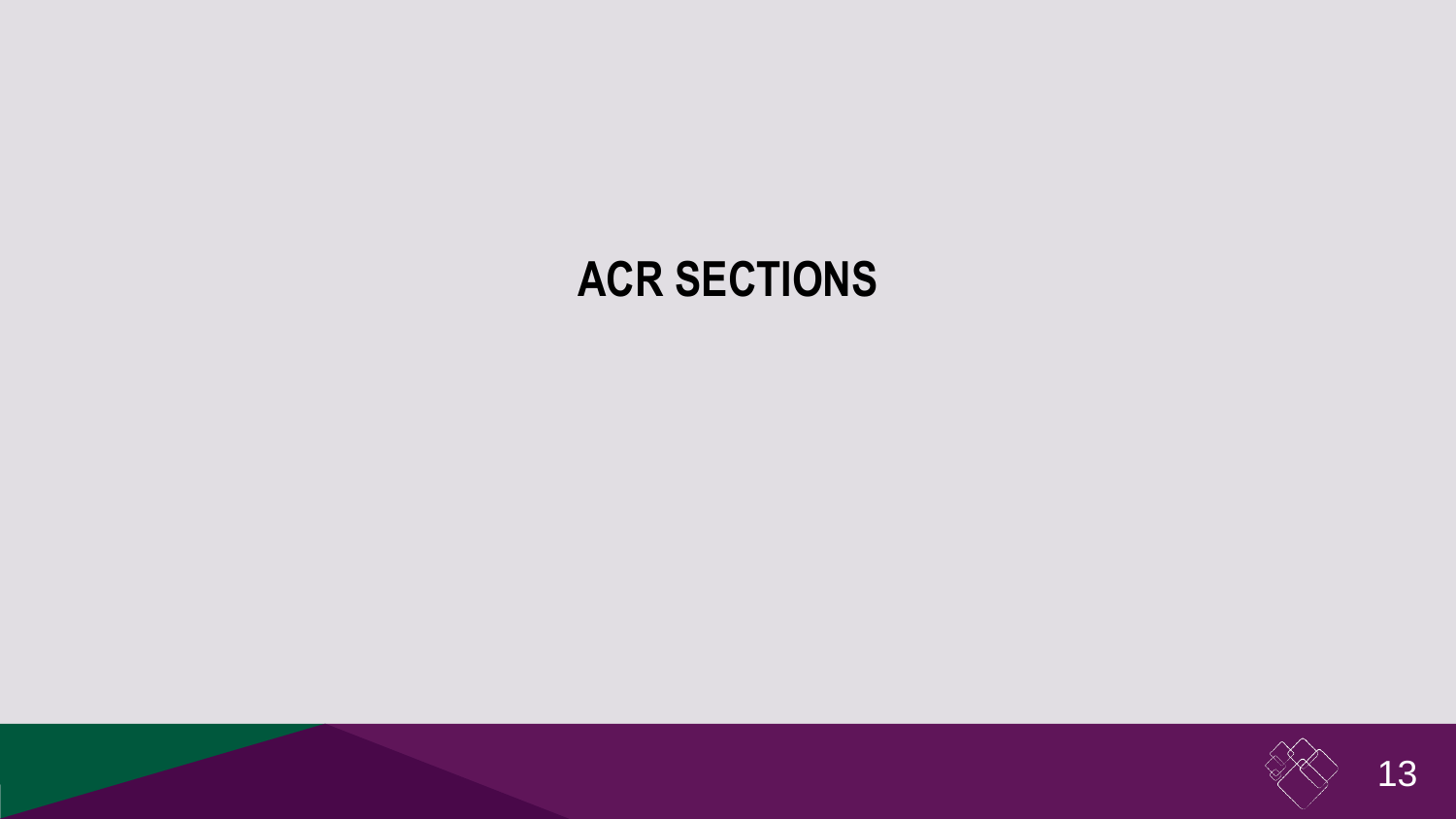#### **SECTION A: GENERAL INFORMATION**

- Preparer of the Report – Should be a member of the PAC even if P&A staff actually filled in the information provided by the PAC

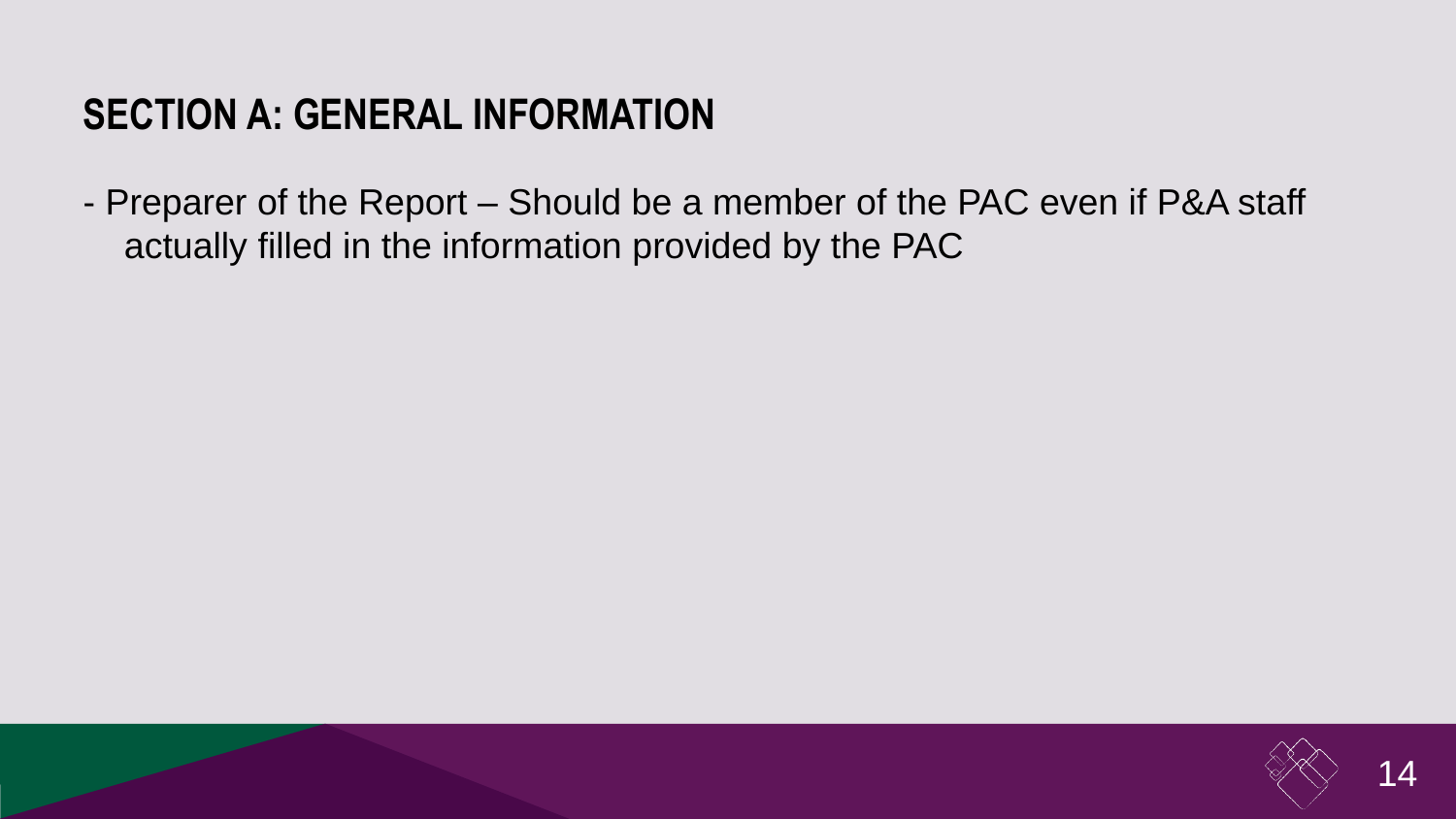#### **SECTION B: PAIMI AC COMPOSITION**

Section B1.d – The PAC must have at least one individual who represents the following categories (**Any one person can not represent multiple required positions**) :

- Individuals who are recipients/former recipients of mental health services
- Family members of individuals who are recipients or former recipients of mental health services
- Family member of minor child or youth (under 18 yrs old) who has or is receiving mental health services
- Mental health service provider
- Mental health professional
- Attorney
- Individuals from the public knowledgeable about mental illness

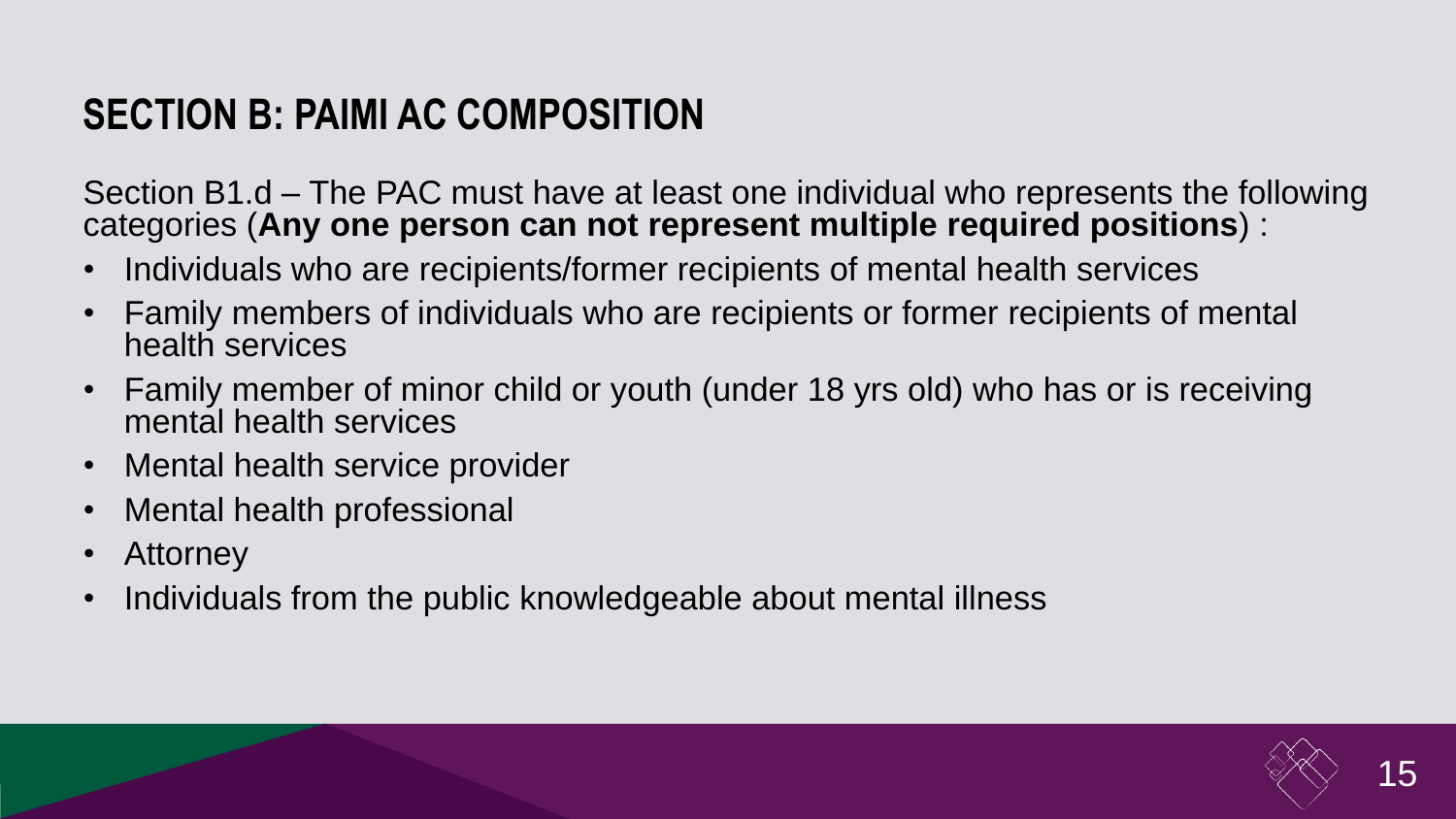#### **SECTION F: PAC ACTIVITIES AND TRAINING**

- PAC should have sufficient time and support to document its activities and trainings ideally reflected in minutes in some way.
- Trainings should be related to significant mental illness, the work of the PAIMI program or the PAC
- ACR should record the activities of the PAC in advising the P&A of the needs of people with mental health conditions in priority-setting activities

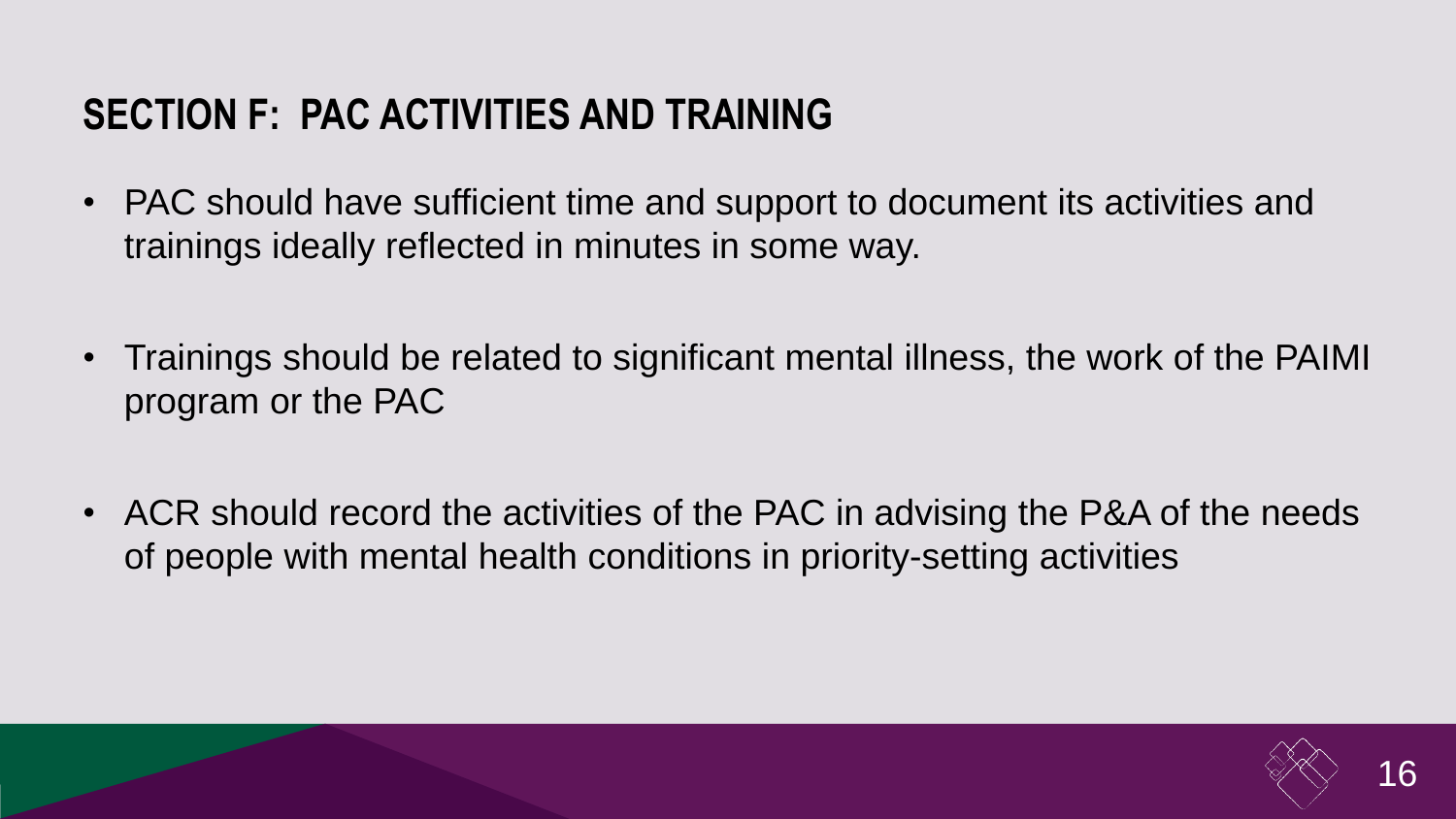#### **SECTION F.9 - PAC ACTIVITIES FISCAL**

- P&A provide reports, materials and financial information to enable PAC to review PAIMI program activities – priorities, performance outcomes, program policies
- Documents reviewed annually including procedures for public comment in priorities including those in residential facilities
- Expenditures for past two years
- Projected expenses for next fiscal year by budget category salary and wages, contracts for services, administrative expenses, training for the PAC, governing body and staff

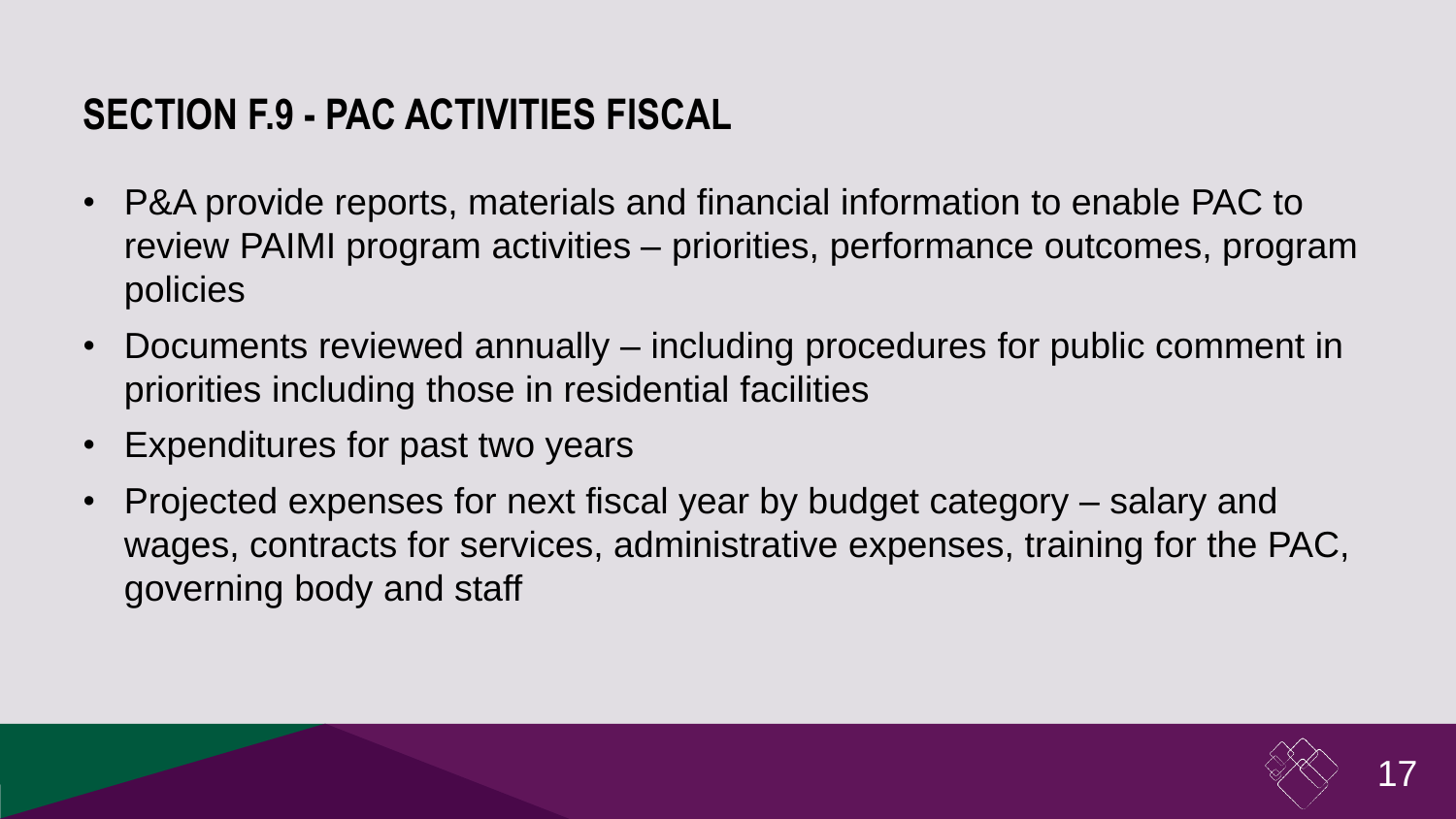#### **SECTION G: PAC ASSESSMENT OF PAIMI PROGRAM OPERATIONS**

This is the section to provide independent assessment of PAIMI program (how you do think the P&A did with regard to) :

- Goals and Priorities
- Activities conducted towards achieving the goals and priorities
- Outcomes
- Examples of individual or systemic cases, applicable legislative activities and participation in state mental health planning activities
- Recommendations regarding future priorities
- Identify special initiatives, problem solving techniques or innovative practices
- PAC training and/or technical assistance needs

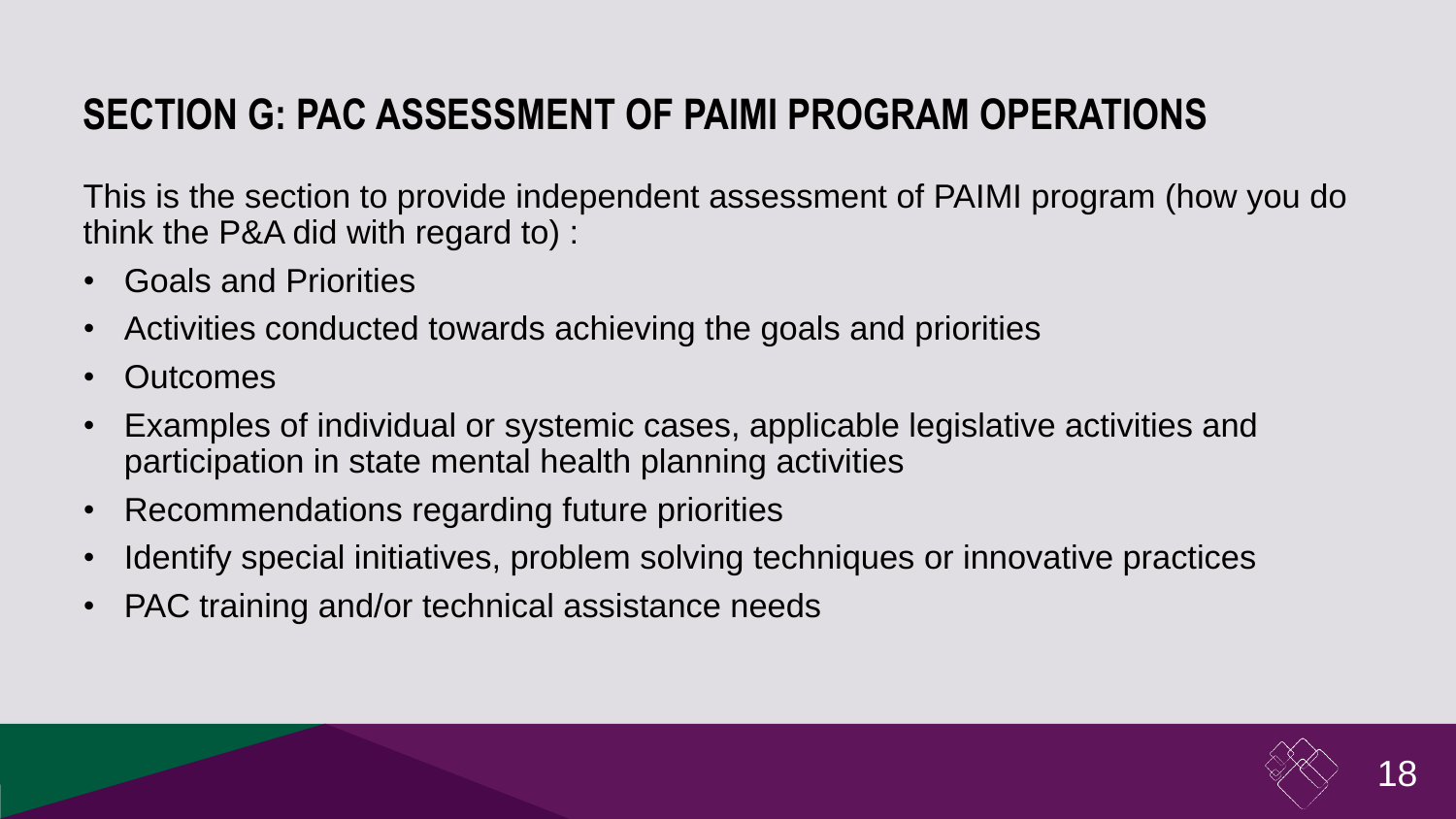### **IT IS TIME FOR Q&A**

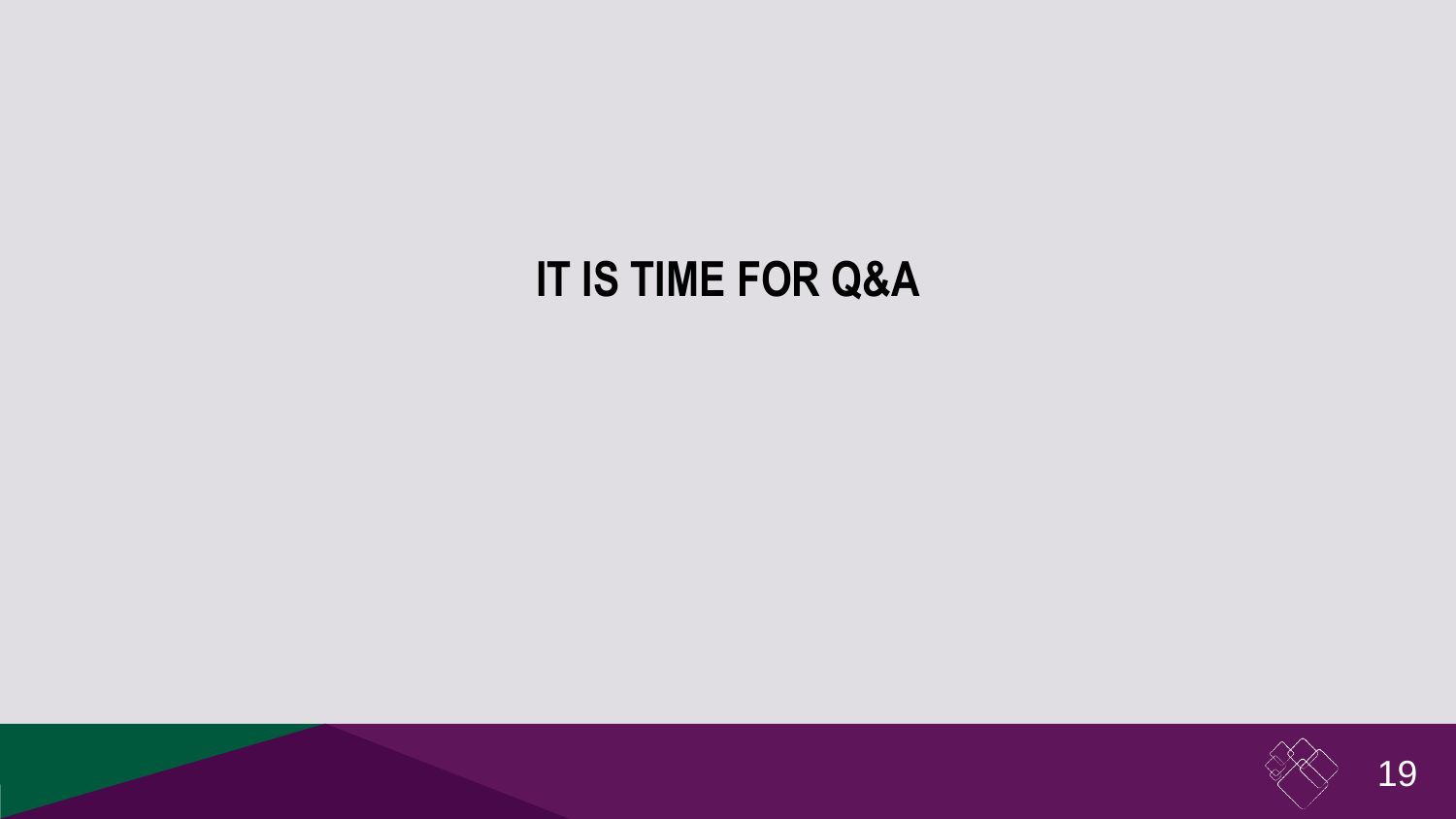#### **THANKS FOR COMING…AND HAPPY REPORTING!**

**Need assistance? Please contact NDRN or SAMHSA Ian Watlington [Ian.Watlington@ndrn.org](mailto:Ian.Watlington@ndrn.org)**

**Lisa Stallworth, SAMHSA**

**[Lisa.Stallworth@samhsa.hhs.gov](mailto:Lisa.Stallworth@samhsa.hhs.gov)**